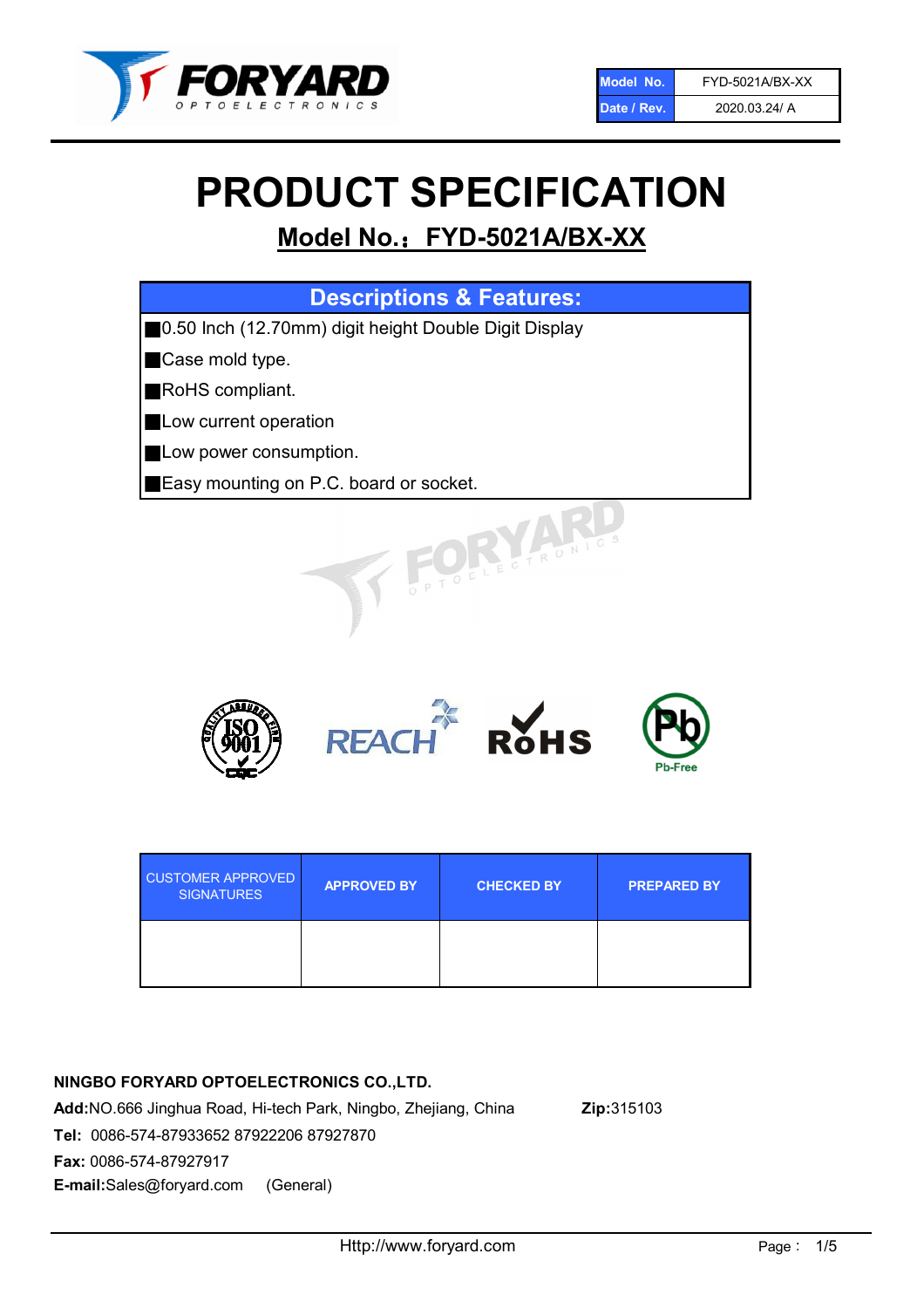

| Model No.   | FYD-5021A/BX-XX |
|-------------|-----------------|
| Date / Rev. | 2020.03.24/ A   |

#### Model No.: FYD-5021A/BX-XX

#### ■ -XX: REF Surface / Epoxy color

| Color<br><b>Number</b>     |                        |                            |          |                |
|----------------------------|------------------------|----------------------------|----------|----------------|
| REF Surface Color  ○ White |                        | $\circ$ Black $\circ$ Gray | I⊖ Red   | IO Green i     |
| Epoxy Color                | $\bigcirc$ Water Clear | $\circ$ White $\circ$ Red  | I⊖ Green | $\circ$ Yellow |

#### ■ Mechanical Dimensions





#### Notes:

- 1. All pins are Φ0.51[.020]mm
- 2. Dimension in millimeter [inch], tolerance is ±0.25 [.010] and angle is ±1° unless otherwise noted.
- 3. Bending≤Length\*1%.
- 4.The specifications,characteristics and technical data described in the datasheet are subject to change without prior notice.
- 5.The drawing is different from the actual one, please refer to the sample.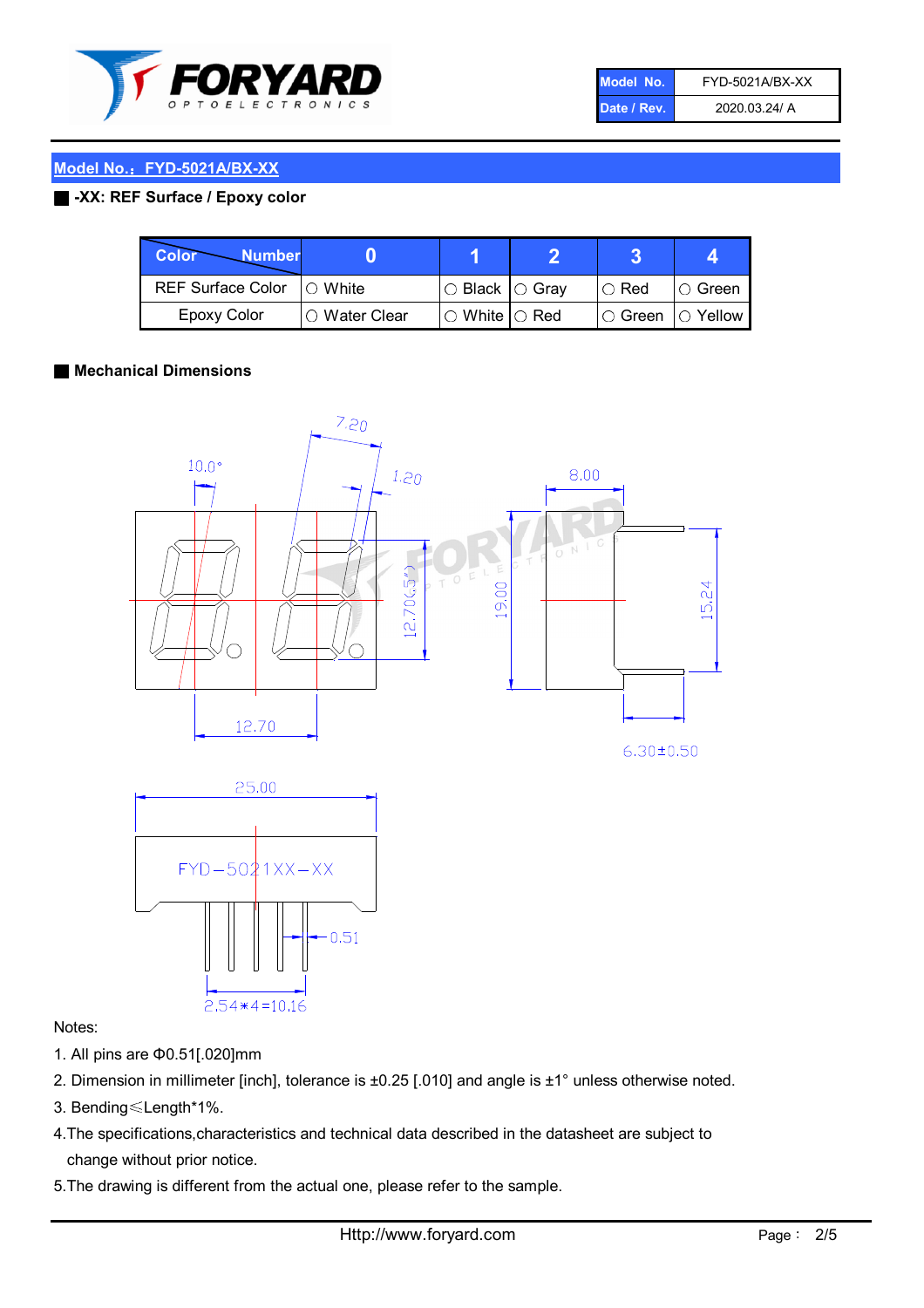

| Model No.   | FYD-5021A/BX-XX |
|-------------|-----------------|
| Date / Rev. | 2020.03.24/ A   |

## Model No.: FYD-5021A/BX-XX

■ All Light On Segments Feature & Pin Position



FYD-5021BX

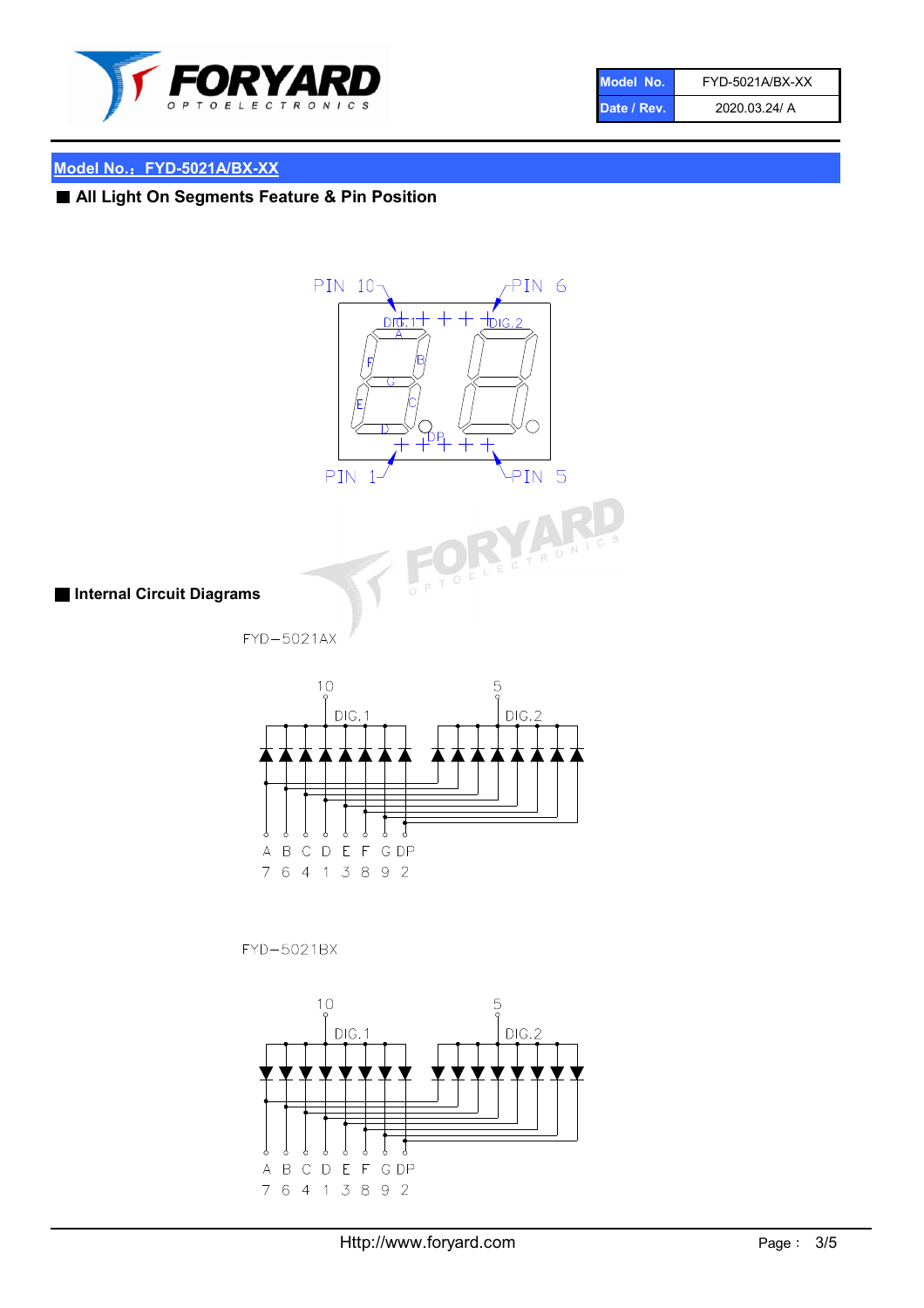

| Model No.   | FYD-5021A/BX-XX |
|-------------|-----------------|
| Date / Rev. | 2020.03.24/ A   |

(Ta=25℃)

#### Model No.: FYD-5021A/BX-XX

#### Absolute maximum

| solute maximum ratings       |               |                       |              |            | (Ta=25℃)    |
|------------------------------|---------------|-----------------------|--------------|------------|-------------|
| <b>Parameter</b>             | <b>Symbol</b> | <b>Test Condition</b> | <b>Value</b> |            |             |
|                              |               |                       | <b>Min</b>   | <b>Max</b> | <b>Unit</b> |
| Reverse Voltage              | VR            | $IR = 30$             | 5            |            |             |
| <b>Forward Current</b>       | IF            |                       |              | 30         | mA          |
| Power Dissipation            | Pd            |                       |              | 100        | mW          |
| <b>Pulse Current</b>         | Ipeak         | Duty=0.1mS,1KHz       |              | 150        | mA          |
| <b>Operating Temperature</b> | Topr          |                       | $-40$        | $+85$      | °C          |
| Storage Temperature          | Tstr          |                       | -40          | $+85$      | °C          |

#### ■ Electrical-Optical Characteristics

#### ● Color Code & Chip Characteristics:(Test Condition:IF=10mA)

Typ Max S | Hi $\textsf{Red}$  | AlGaInP | 660nm LE 20nm | 2.00 | 2.50 D | Super Red | AIGaAs/DH | 650nm | 20nm | 2.00 | 2.50 E | Orange | GaAsP | 625nm | 35nm | 2.00 | 2.50 A | Amber | GaAsP | 610nm | 35nm | 2.00 | 2.50 Y | Yellow | GaAsP | 590nm | 35nm | 2.00 | 2.50 G Yellow Green AIGaInP | 570nm | 10nm | 2.00 | 2.50 3.00 3.80 3.00 3.80 W | White | InGaN/GaN | X=0.29,Y=0.30 |CCT:9500K| 3.00 | 3.80 UHR Ultra Hi Red | AlGaInP | 640nm | 20nm | 2.00 | 2.50 UR | Ultra Red | AlGaInP | 635nm | 20nm | 2.00 | 2.50 UE Ultra Orange | AIGaInP | 625nm | 20nm | 2.00 | 2.50 UA Ultra Amber | AIGaInP | 610nm | 20nm | 2.00 | 2.50  $UV$  Ultra Yellow  $\vert$  AlGaInP  $\vert$  590nm  $\vert$  20nm  $\vert$  2.00  $\vert$  2.50  $\text{UG}$  Ultra Yellow Green | AIGaInP | 570nm | 30nm | 2.00 | 2.50 PG Pure Green | InGaN | 520nm | 36nm | 3.00 | 3.80 30nm 3.00 3.80 30nm 3.00 3.80 UW |Ultra White | InGaN/GaN | X=0.29,Y=0.30 |CCT:9500K| 3.00 | 3.80 40~85 60~120~180 40~70 Segment-to-Segment Luminous Intensity ratio(Iv-M) 1.5:1 610nm 9~20(mw) 350~450 470nm 120~180 120~180 Ultra Blue InGaN/GaN InGaN/GaN 9~20(mw) 20~50 280~600 570nm | 30nm | 2.00 | 2.50 | 20~60 470nm 590nm InGaN/GaN B Blue I InGaN 570nm | 10nm | 2.00 | 2.50 | 10~20 30~105 30~135 460nm 520nm Ultra brightness **AlGaInP** AlGaInP 60nm AlGaInP 640nm Peak Wave Length $(\lambda_{\rm P})$ UB 460nm 635nm AlGaInP AlGaInP AlGaInP InGaN/GaN AlGaInP 10~20 Luminous **Intensity** (Iv) Unit:mcd AlGainP 660nm GaAsP GaAsP AlGaAs/DH **Spectral** Line halfwidth (∆λ1/2) 10~20 Standard brightness Forward Voltage(VF) Unit:V 15~30 10~20 625nm GaAsP 590nm **Emitting Color Dice Material** 10~21 610nm

#### Note:

1.Luminous Intensity is based on the Foryard standards.

2.Pay attention about static for InGaN